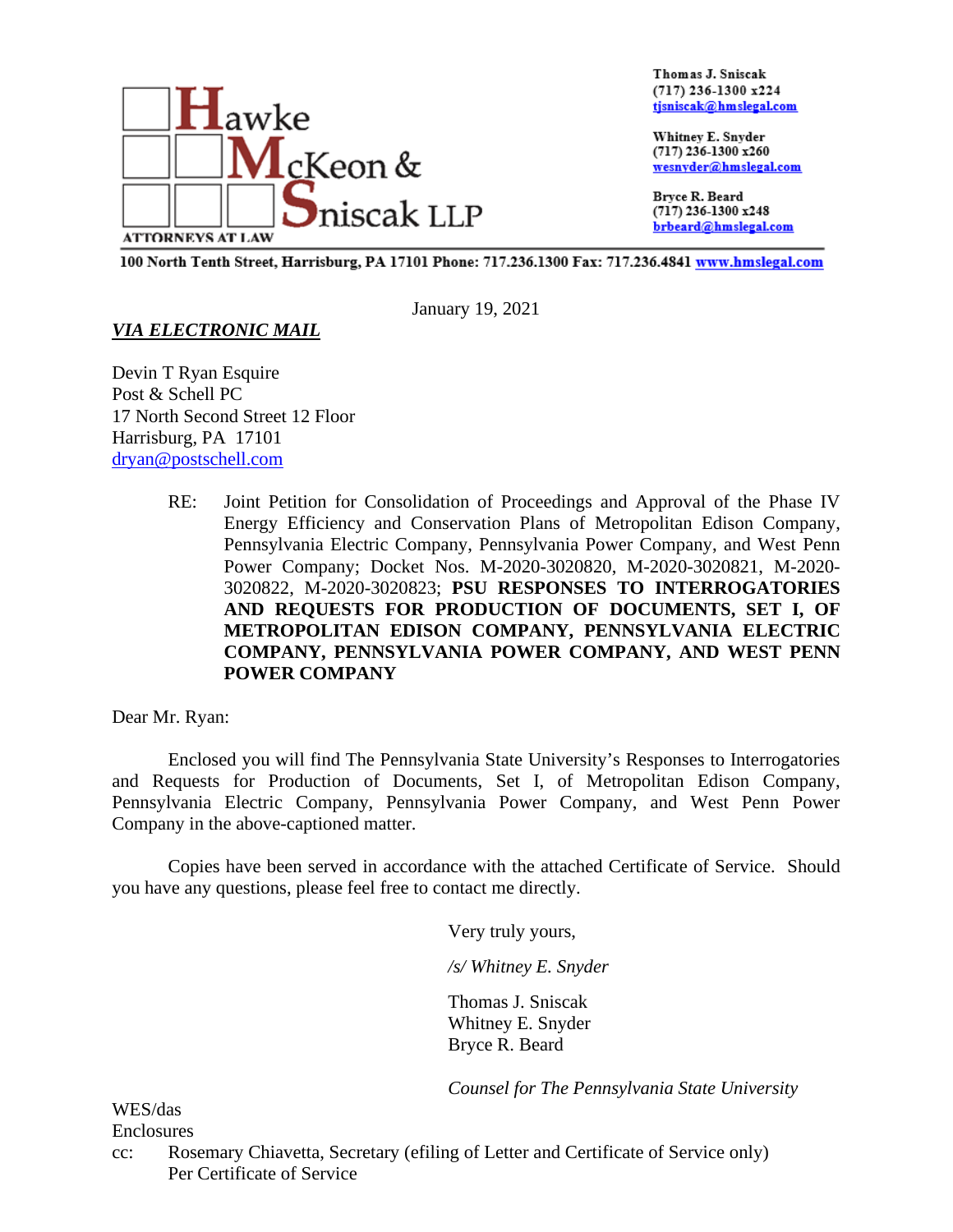## **CERTIFICATE OF SERVICE**

I hereby certify that I have this day served a true copy of the forgoing document upon the parties, listed below, in accordance with the requirements of § 1.54 (relating to service by a party).

## **VIA ELECTRONIC MAIL ONLY**

Tori L. Giesler, Esquire FirstEnergy Service Company 2800 Pottsville Pike P.O. Box 16001 Reading, PA 19612-6001 [tgiesler@firstenergycorp.com](mailto:tgiesler@firstenergycorp.com) *Representing FirstEnergy*

David B Macgregor Esquire Post & Schell PC Four Penn Center 1600 John F Kennedy Boulevard Philadelphia PA 19103-2808 [dmacgregor@postschell.com](mailto:dmacgregor@postschell.com) *Representing FirstEnergy*

John Sweet Esquire Elizabeth R Marx Esquire Ria Pereira Esquire Pa Utility Law Project 118 Locust Street Harrisburg PA 17101 [jsweetpulp@palegalaid.net](mailto:jsweetpulp@palegalaid.net) [emarxpul@palegalaid.net](mailto:emarxpul@palegalaid.net) [rpereirapulp@palegalaid.net](mailto:rpereirapulp@palegalaid.net) *Representing CAUSE-PA*

Christy Appleby Esquire Aron J Beatty Esquire Office Of Consumer Advocate 555 Walnut Street 5th Floor Harrisburg PA 17101 [cappleby@paoca.org](mailto:cappleby@paoca.org) [abeatty@paoca.org](mailto:abeatty@paoca.org)

Devin T Ryan Esquire Post & Schell PC 17 North Second Street 12 Floor Harrisburg PA 17101 [dryan@postschell.com](mailto:dryan@postschell.com) *Representing FirstEnergy*

Erin Fure Esquire Office Of Small Business Advocate 555 Walnut Street 1st Floor Harrisburg PA 17101 [efure@pa.gov](mailto:efure@pa.gov)

Joseph L Vullo Esquire Burke Vullo Reilly Roberts 1460 Wyoming Avenue Forty Fort PA 18704 [jlvullo@bvrrlaw.com](mailto:jlvullo@bvrrlaw.com) *Representing CAAP*

Susan E Bruce Esquire Charis Mincavage Esquire Jo-Anne Thompson Esquire 100 Pine Street P. O. Box 1166 Harrisburg, PA 17108-1166 [sbruce@mcneeslaw.com](mailto:sbruce@mcneeslaw.com) [cmincavage@mcneeslaw.com](mailto:cmincavage@mcneeslaw.com) [jthompsom@mcneeslaw.com](mailto:jthompsom@mcneeslaw.com) *Representing MEIUG, PICA And WPPII*